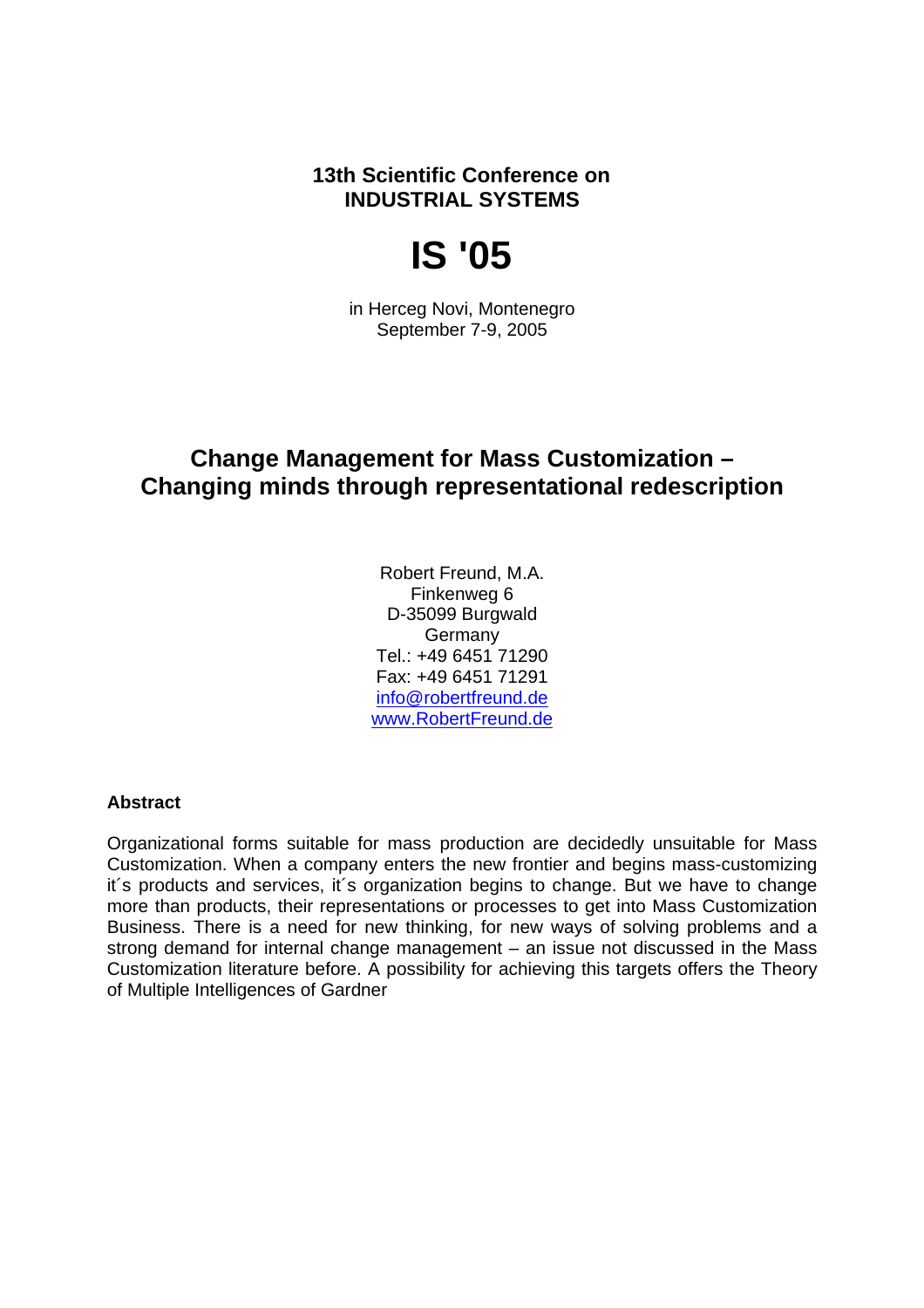### **1. Mass Customization and Personalization**

The idea of mass customization is based on the observation that there is a customer interest in products that are adapted to his/her individual needs and preferences, since the adaptation will increase perceived performance. As the standard of living has increased in the last 50 years, individualization has received increased focus, since customization has come within reach of the average consumer. At the same time there has been a massive development of technologies (Svenson/Jensen 2001:1).

The concept of mass customization was first identified in "Future shock" by Toffler (1971) and was later described in "Future perfect" by Davis (1987).

Stan Davis, who coined the phrase in 1987, refers to mass customization when "the same large number of customers can be reached as in mass markets of the industrial economy, and simultaneously they can be treated individually as in the customized markets of pre-industrial economies" (Davis 1987:169). In order to address the implementation issues of mass customization, Tseng and Jiao (2001) provide a working definition of mass customization that is very useful. The objective of mass customization is "to deliver goods and services that meet individual customers´ needs with near mass production efficiency**"** (Piller 2003).



Figure 1: The four levels of mass customization (Piller/Stotko 2003:61)

Doing so, mass customization is performed on four levels (Figure 1). While the differentiation level of mass customization is based on the additional utility (value) customers gain from a product or service that corresponds better to their needs, the cost level demands that this can be done at total costs that will not lead to such a price increase that the customization process implies a switch of market segments. The information collected in the course of individualization serves to build up a lasting individual relationship with each customer and, thus, to increase customer loyalty (relationship level). While the first three levels have a customer centric perspective, a fourth level takes an internal view and relates to the fulfillment system of a mass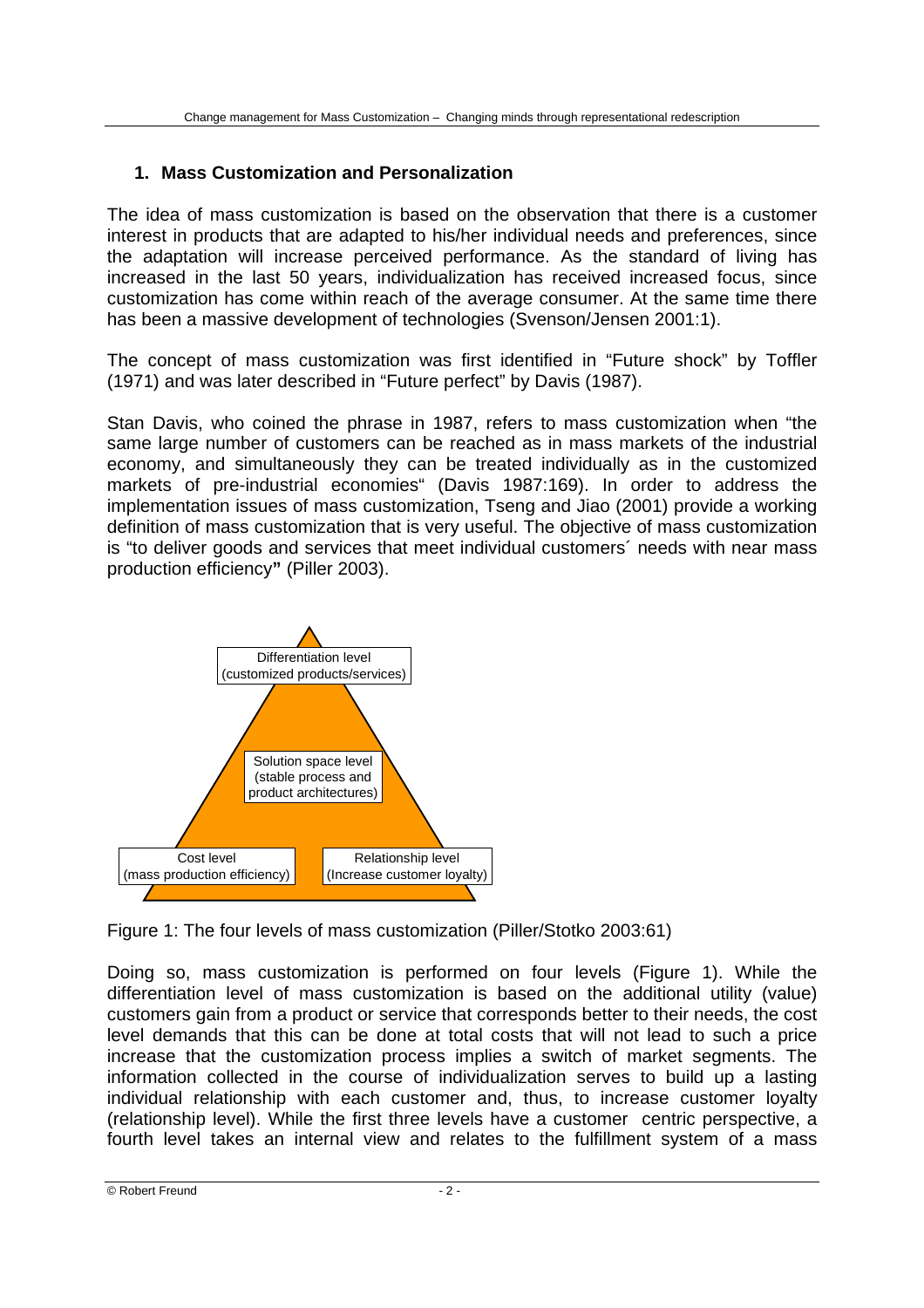customizing firm: Mass customization operations are performed in a fixed solution space that represents (Piller 2003) "the pre-existing capability and degrees of freedom built into a given manufacturer's production system" (von Hippel 2001).

Personalization should therefore be clearly distinguished from customization. Both customization and personalization are based on the assumption that a homogeneous offering is not sufficient in meeting the customers needs (…). As defined by the Webster dictionary (2003), personalize means "to make something personal or individual; specifically: to mark as the property of a particular person" (Fung et. al. 2001:2). The definitions of *mass customization* and of *personalization* implies that the goal is to detect customers needs and then to fulfill these needs with an efficiency that almost equals that of mass production.

The new competition is a major upheaval that is affecting every aspect of how companies organize and operate. **The required shift in thinking is so great – and the danger of not making the transition is so serious** (Taylor 2004:18).

# **2. Change to get into Mass Customization Business**

Organizational forms suitable for mass production are decidedly unsuitable for Mass Customization. When a company enters the new frontier and begins mass-customizing it´s products and services, it´s organization begins to change (Figure 2) (Pine 1993:213).



Figure 2: Product-Process-Change-Matrix (Pine 1993:218)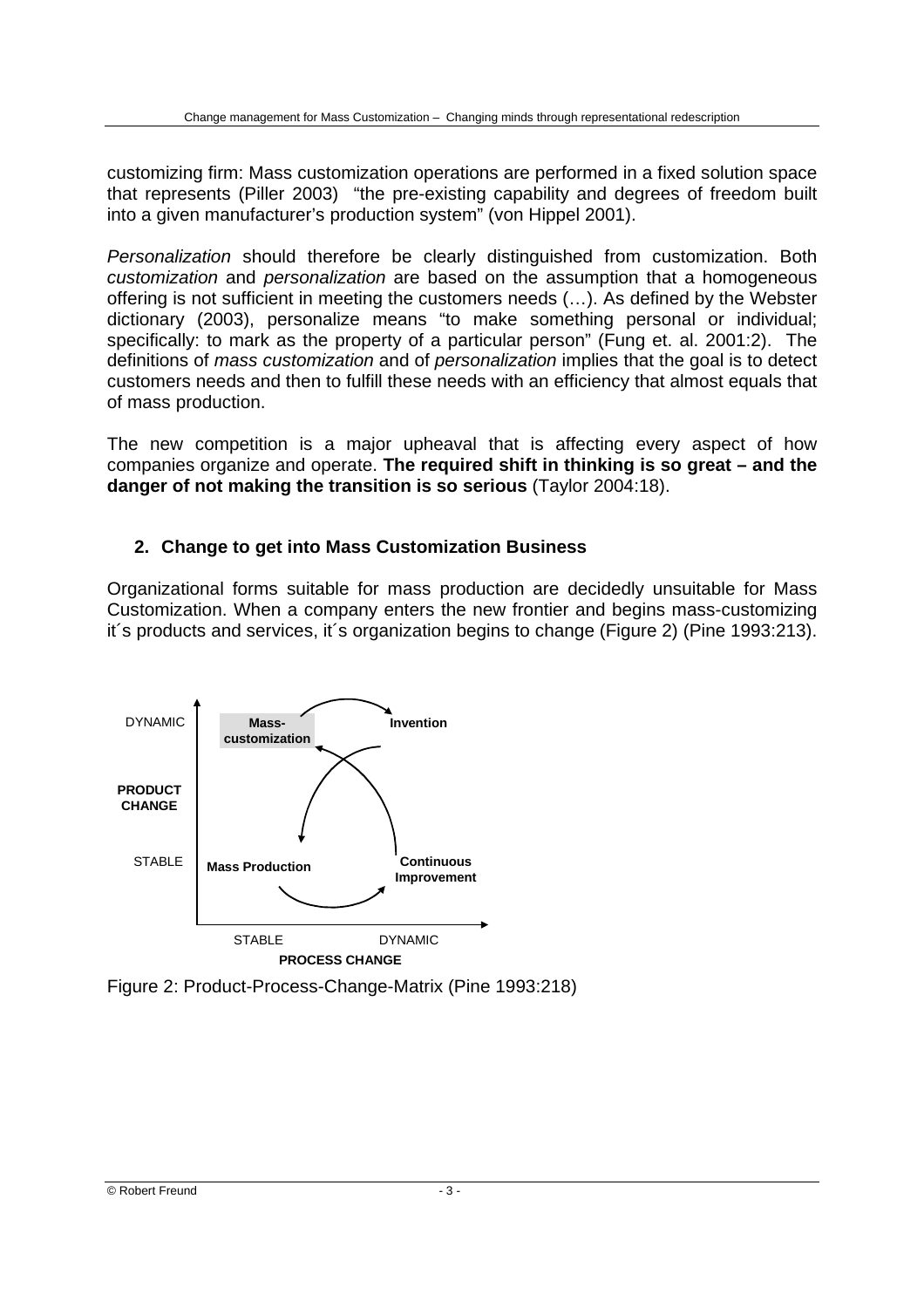

Figure 3: Change in Product and Change in Representation (Gilmore/Pine 1997)

Gilmore and Pine (1997) identified four customization alternatives corresponding to change/no change in product and presentation. Riihimaa et al. (2004) mentioned key focus areas when moving from one generic strategy to another.

But we have to change more, than products, their representations or processes to get into Mass Customization Business (See also Fern 2002):

- Change strategy
- Change products, processes, representation (Modularization, Flexible systems)
- Change employee (Recruiting, Incentives, Training, Working conditions)
- Change relationships (Suppliers, Customers)
- Change marketing (Direct to customer, Active listening)
- Change organization (Empowerment, Integrated teams)
- Change focus (Tangible and Intangibles Intellectual Capital)
- Change the way of thinking and learning

Until today the technological challenges of Mass Customization strategy were drawn at the center of attention, although Pine (1993) and also Piller (2000:100) have already pointed at the behavior and not the technology orientation. In the meanwhile the focus has actually changed.

Twelve years after Pine (1993), Piller (2005) writes in his newsletter: "Have you ever wondered why so many mass customization projects fail? One cause beyond the typical reasons discussed (like incomprehensive IT systems, lack of branding, wrong scope of variety, etc.) may be the strong demand for **internal change management** -- **an issue not discussed in the mass customization literature before.** However, in the meetings of an industry board of mass customization experts, hosted monthly by our research group at TUM Business School, change management for mass customization was mentioned as a predominant need and major factor of success. Why change management? Mass customization empowers customers to become co-creators and design their own, individual products or services. Empowered customers, however, have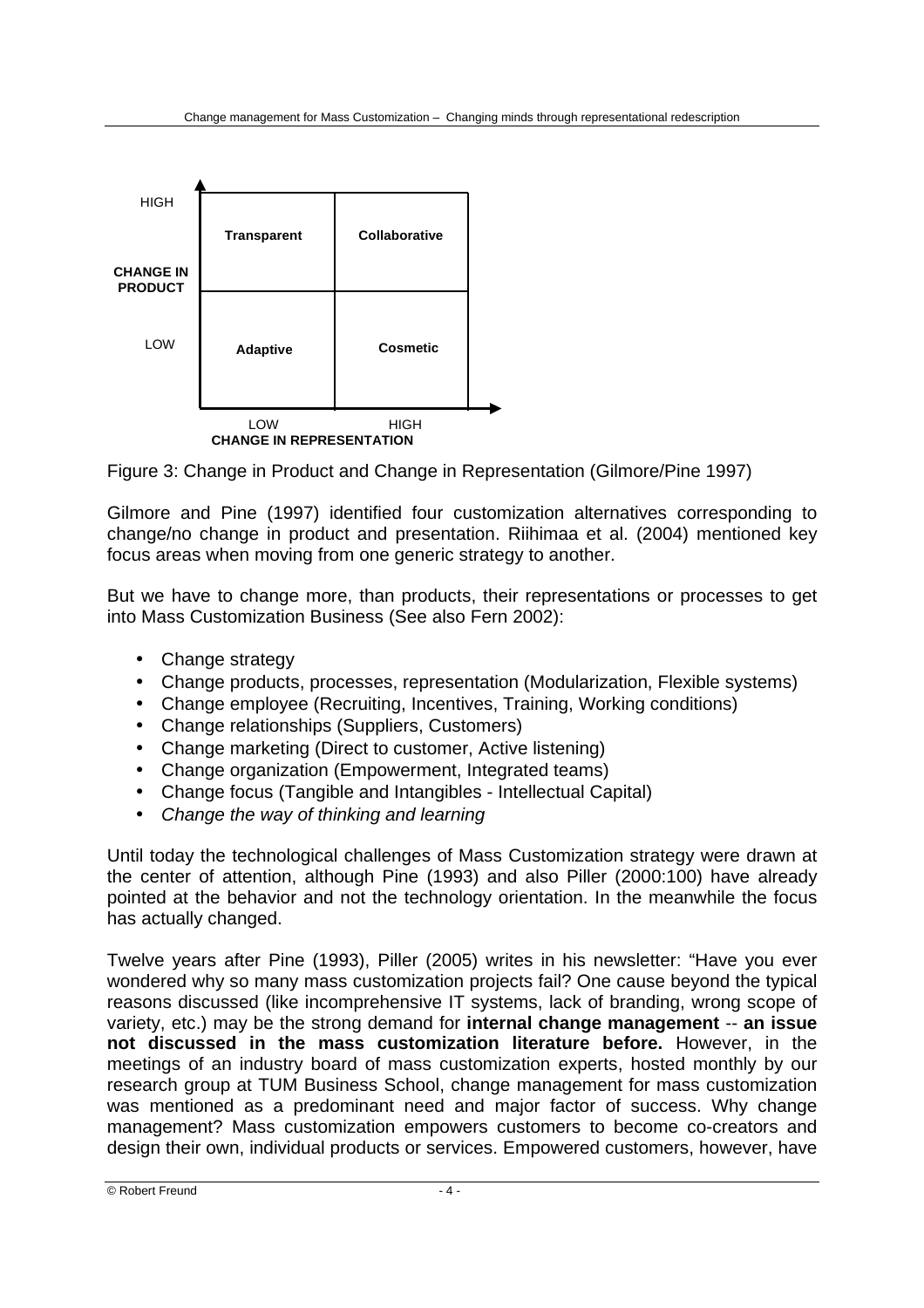to meet motivated and competent employees. The company's employees have to understand mass customization and their roles in this co-creation process. Managing mass customization thus includes to manage the internal change in an existing organization that is moving from a closed production system towards a system of mass customization. Shifting the locus of value creation towards customers requires no less than a **radical change in** the management **mind-set** (…). Companies have to develop change management programs addressing this need."

#### **The challenge of transformation for companies is basically intellectual rather than technological.**

# **3. Change Management – Management of Change – Change the Management**

As the speed of change is so fast, the need for flexible measures and the ability to allow new ideas the room to evolve will be very important. At the same time, a period of rapid change tends to frighten both people and institutions into defensive positions, in which it seems easiest to revert to well-known ways of thinking and well-known ways of work. This creates a challenging situation where **the need for new thinking and for new ways of solving problems** will be confronted with groups trying to protect what they control today, fearful of losing influence in a society with new ground rules and new goals (Pamlin 2003:246).

Individuals and organizations give preferred treatment to alternatives that represent continuation of present programs over those that represent change (March/Simon 1958:173). Generally, mind change entails the alteration of mental representation.

While the belief in the traditional organization was to reduce the internal world complexity, in the modern organization should be recognized that the internal world complexity must be permitted, so that the organization can link up at the accelerated external complexity, through the increase of its own complexity. For this reason the transformation into decentralised, self driven and functionally redundant organization forms is a possible choice (Götz 2003:53).

Under Change Management it is primarily understood the targeted driving and forming of change processes in the enterprise; these will be carried out by individuals, groups or also from the organization as a total. This is possible only through the active evolvement of all employees of the enterprise. The people that these changes concern should be turned into participants (Müller-Stewens/Spickers 1995:7).

A change process generally addresses the targeted organization of the 3-steps: 1. Variation, 2. Selection, 3. Retention or better Repetition (…). Because enterprises form social systems, the concern is for enterprises to find the variation of communicative, interactional structures and profiles as well as their stability. **As self creating systems enterprises can be changed only from the inside**. From outside, from market, from the political situation, from the shareholders, from the syndicates or from consultants there could disturbances, but to the issue as to how the enterprise should react to these challenges, should be established through its internally defined rules of the game. The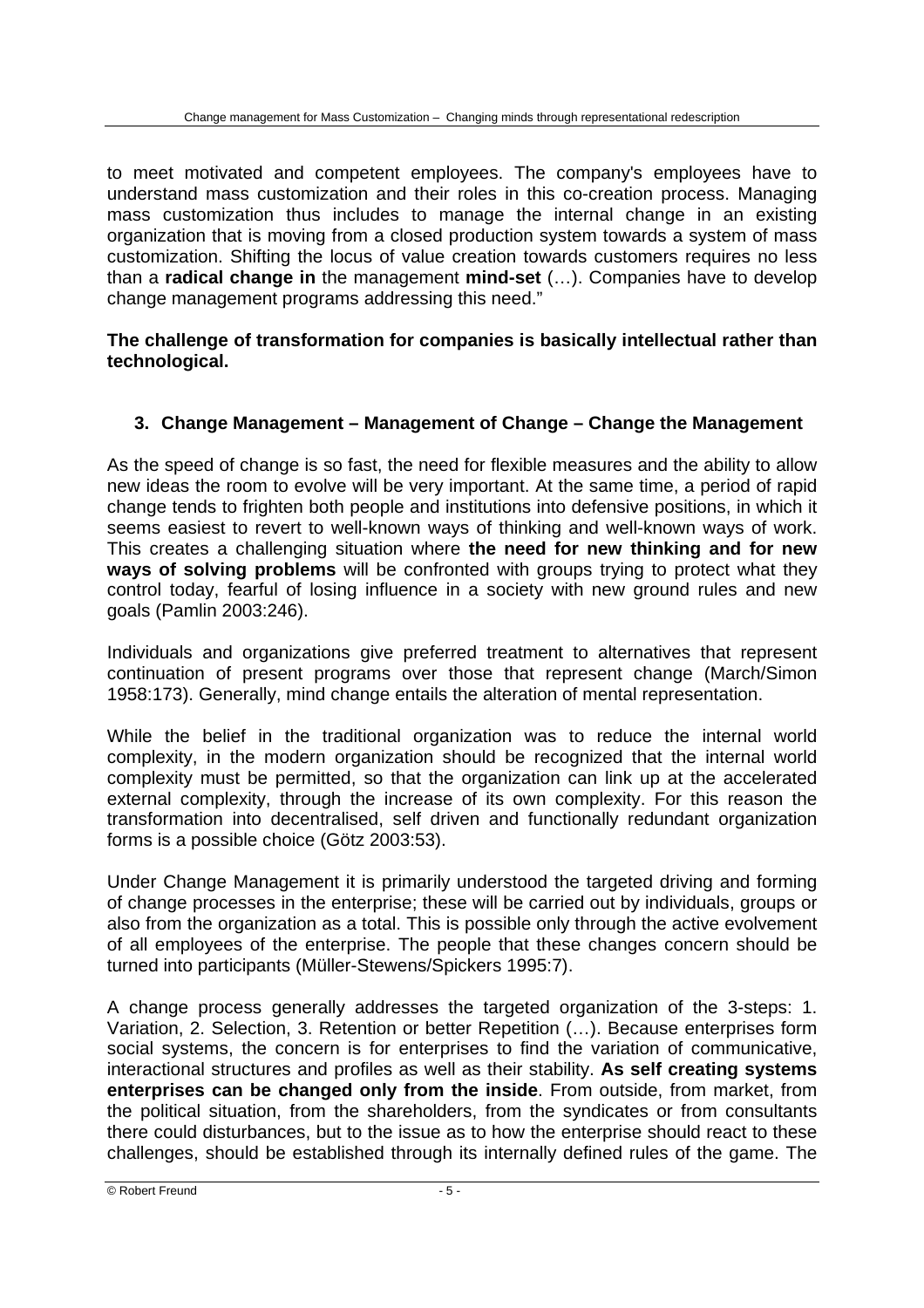survival and the adaptation capability of such a system depend upon whether it is capable to change autonomously, its internal structures and processes, in other words, if it is capable to change itself (Simon 2004:251-252).

A possibility for achieving this target offers the Theory of Multiple Intelligences of Howard Gardner.

# **4. Changing Minds through Representational Redescription**

If Innovation and change come from learning (Mayo 2001:195), change management should therefore focused on learning processes on individual and organizational level.

(…) it is necessary for the people in the organization to learn how to adapt the instructions of the [change] programme to their own situation, in other words they need to be equipped with the skills they need to make relevant changes in their behaviour. During the 1980s, David Kolb, a specialist in adult learning, developed a four-phase adult-learning cycle, addressing the issue that it is not sufficient to only listen to instructions (phase 1), but they also need to absorb them (phase 2) and use it experimentally (phase 3) and finally integrate it with their existing knowledge (phase 4). It is clear that this process takes time, and that it is necessary to break down the formal teaching in parts, in order to give the participants time to reflect, experiment, and apply the new principles. (CEN 2004:39)

As human beings we have many different ways of representing meaning, many kinds of intelligence. Since the beginning of the last century, psychologists have spoken about a single intelligence that can be measured by an IQ test; Howard Gardners´ research however has defined 8 human intelligences:

- Verbal/Linguistic
- Logical/Mathematical
- Musical/Rhythmic
- Bodily/Kinestetic
- Visual/Spatial
- Intrapersonal
- Interpersonal
- Naturalistic.

Gardner (2004:29-30) define an intelligence "as a biological potential to process specific forms of information in certain kinds of ways. Human being have evolved diverse information-processing capabilities – I term these "intelligences" – that allow them to solve problems or to fashion products. To be considered "intelligent", these products and solutions must be valued in at least one culture or community. The last assertion of "being valued" is important.

© Robert Freund - 6 -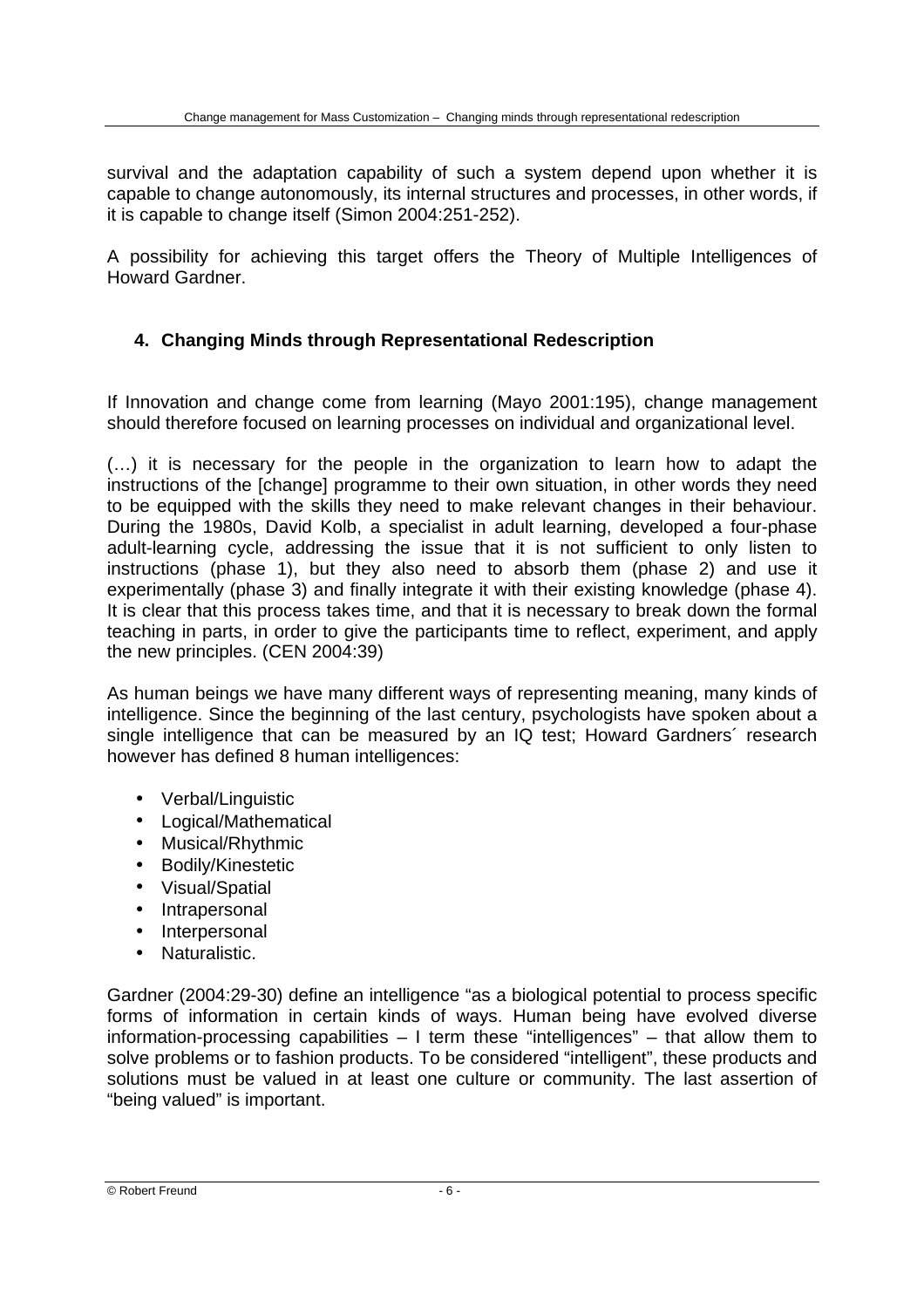# **How are Multiple Intelligences relevant to mind changes?**

On the most basic level, a change of mind involves a change of mental representation. If I change your idea of doing business (mass production) I am altering the images, concepts, and theories by which you were accustomed to thinking of mass production. Accordingly, the more of an individual´s intelligences you can appeal to when making an argument, the more likely you are to change a person´s mind, and the more minds you are likely to change (Adapted to Gardner 2004:30).



Figure 4: The two axes of mind changing (Adapted to Gardner 2004:130)

Gardner differentiates basically between two axes (Figure 4). Mass Customization is positioned at the right top quarter (Directness of Effort: Direct; Composition of effort: Heterogeneous).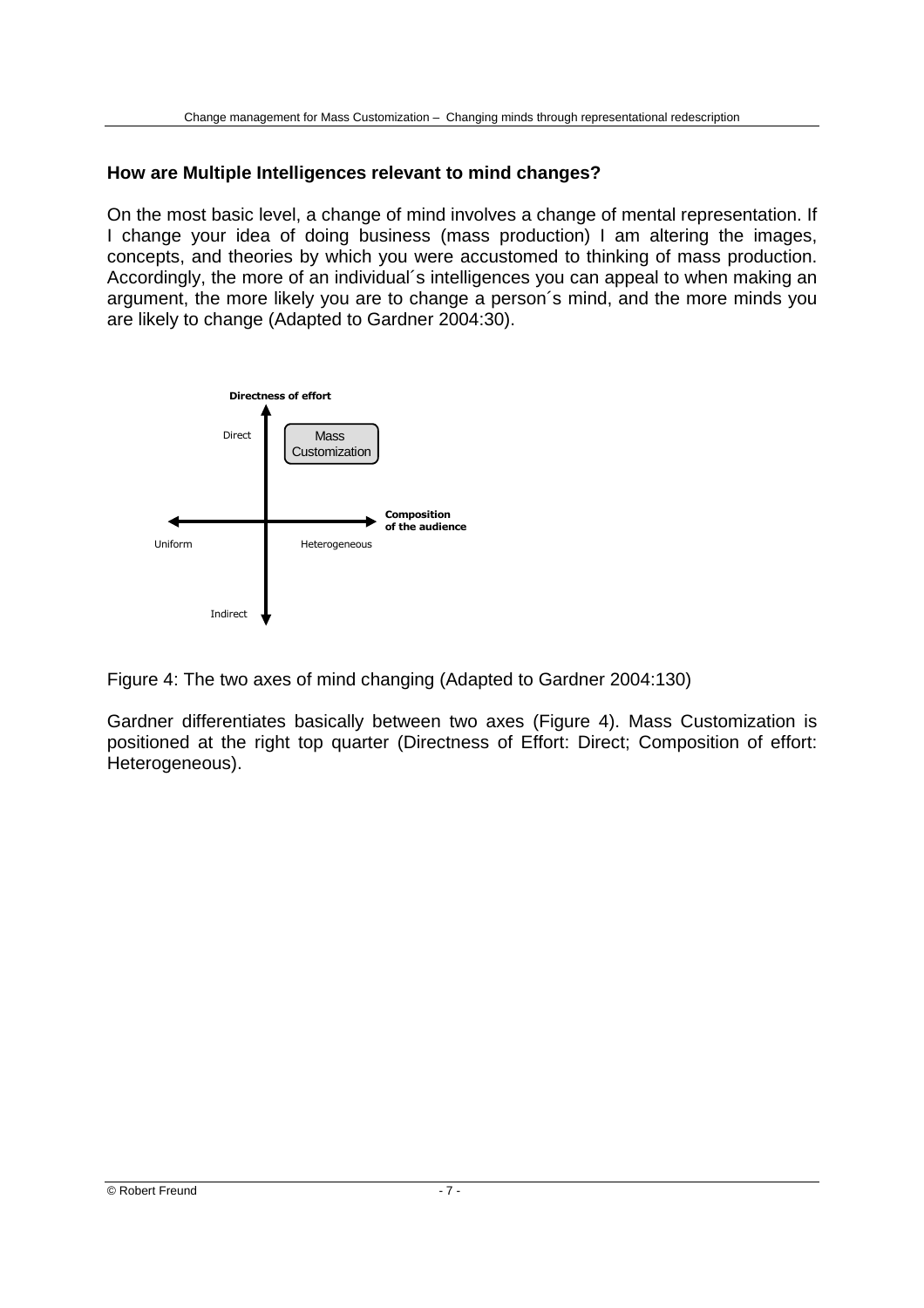Change Management and Mass Customization: Changing Minds through representational redescription adapted from Gardner (2004:140):

| 1. Narrative                | Telling stories about the<br>topic and the people<br>involved with Mass<br>Customization<br>2. Quantitative   Using examples connected | Stories about<br>Toffler, Davis, Pine<br>$\bullet$<br>Tseng, Piller, Seelmann-Eggebert<br>$\bullet$<br>M. Piotrowski (PL)<br>$\bullet$<br>From various Websites e.g. www.mass- |
|-----------------------------|----------------------------------------------------------------------------------------------------------------------------------------|--------------------------------------------------------------------------------------------------------------------------------------------------------------------------------|
|                             | to Mass Customization                                                                                                                  | customization.de<br>Euro-Shoe-Project<br>$\bullet$<br>miadidas<br>Selve<br>$\cdots$                                                                                            |
| 3. Logic                    | Identify the key elements or<br>units of Mass<br><b>Customization Strategy and</b><br>explorr their logical<br>connections             | The four levels of Mass Customization:<br><b>Differentiation Level</b><br><b>Cost Level</b><br>Relationship Level<br>$\bullet$<br>Solutionspace Level<br>$\bullet$             |
| 4. Existential              | Adress big questions about<br>a MCP-World                                                                                              | <b>MCP-Strategy and Sustainability</b><br>$\bullet$<br>MCP and social apects<br>$\bullet$<br>MCP and Tangible and/or<br>$\bullet$<br>intangible economy?                       |
| 5. Aesthetic                | Examining instances in<br>terms of their artistic<br>properties or capturing the<br>examples themselves in<br>works of art             | <b>MCP-Art</b><br>$\bullet$<br>Wonderful Open Innovation,<br>Products or Services designed by<br>customers<br>.                                                                |
| 6. Hands-on                 | Working directly with<br>tangible examples                                                                                             | Tangible products (e.g. miadidas)<br>$\bullet$<br>for some of your employees                                                                                                   |
| 7. Cooperative<br>or social | Engaging in projects with<br>others where each makes a<br>distinctive contribution to<br>successful execution                          | www.mass-customization.pl<br>www.mass-csutomiaztion.de<br>www.mcustomization.com<br>MeetMCP: European Research<br><b>Activities</b><br>.                                       |

Table 1: Changing Minds through representational redescription for Mass Customization (Adapted from Gardner 2004)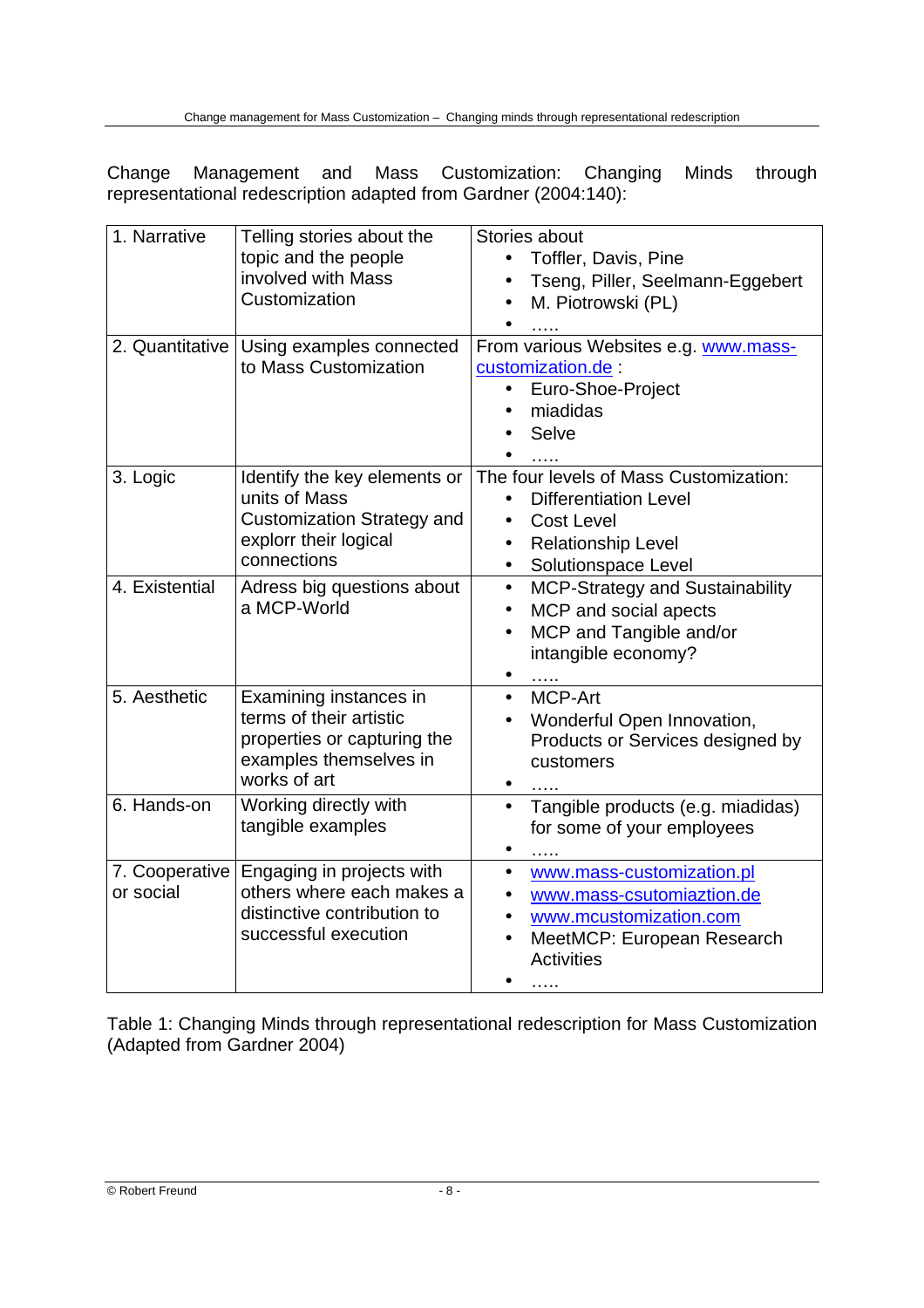# **References**

Abdreta, E. (2005): The impact of the Lisbon declaration on European Policy. In: kowiaktuell No. 62, 30.

CEN (2004): European Guide to good Practice in Knowledge Management - Part 2: Organizational Culture. URL: ftp://cenftp1.cenorm.be/PUBLIC/CWAs/e-Europe/KM/CWA14924-02-2004-Mar.pdf

Cheng, Y.C. (2004): Learner-Centred Approach: Enhancing Multiple Thinking and Creativity in Action Learning. Invited keynote speech presented at The 4th International Forum on Education Reform, 6-10 September 2004, Bangkok. URL: http://www.ied.edu.hk/cric/new/doc/speeches/6-10sep04.pdf

Davis, S. M. (1987): Future perfect, MA, Addison-Wesley publishing company, INC

Duray, R. (2003): The impact of workforce management on the financial performance of mass customizers, 2<sup>nd</sup> MCP-Worldcongress 2003.

Fern (2002): What must we change to get into the Mass Customization Business. URL: http://www.asapm.org/resources/SixSteps.pdf

Franz. H.-W. (2002): How organisations learn – a theory of learning and organisational development. URL: http://www.sfsdortmund.de/docs/docsakt/franz1ch4.pdf

Freund, R. (2004): Mass Customization and Multiple Intelligence. Keynote at the 1<sup>st</sup> MCP-Conference in Central Europe, Rzeszow, Poland. URL: http://www.robertfreund.de/download/Robert%20Freund%20Keynote%20MCPC2004%2 0Rzeszow.pdf

Fung, G.; Boysen, A.; Chignell, M. (2001): A Model of Personalization. 1<sup>st</sup> Worldcongress on Mass Customization and Personalization, Hong Kong.

Gardner, H. (1993). Intelligences reframed, New York.

Gardner, H. (2002): Intelligenzen. Die Vielfalt des menschlichen Geistes, Stuttgart.

Gardner, H. (2004): Changing Minds.

Gilmore, J.H.; Pine II, B.J. (1997): Four Faces of Mass Customization. Harvard Business Review, Jan-Feb 1997, 91-101.

Götz, K. (2003): Bildungsmanagement in betrieblichen Weiterbildungs-abteilungen. Studienbrief Nr. 0710 des Fernstudiengangs Erwachsenenbildung der Universität Kaiserslautern. Kaiserslautern.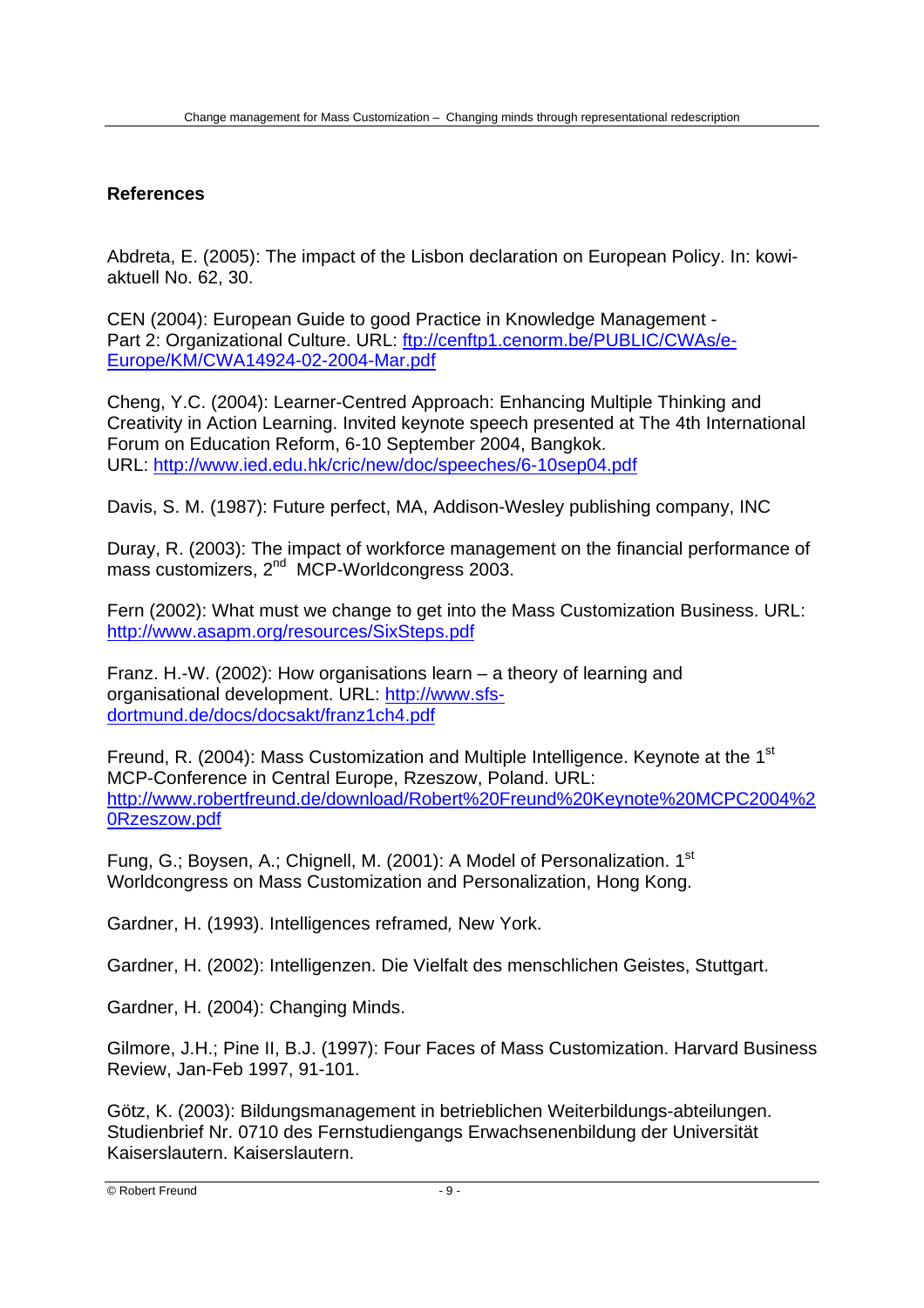Levy, J. (2003): Creating a change management knowledge infrastructure, Information Management & Consulting, Vol. 18, 2003. URL: http://www.people.cornell.edu/pages/jl63/IM1-03%20p12-16.pdf

March, J. G.; Simon, H. A. (1958): Organizations, New . A. (1958): Organizations, New York/London/Sydney.

Martin, J. (2001): Erfolgreiches Personalmanagement nach dem Modell der vielfachen Intelligenz, Nürnberg.

Mayo, A. (2001): The human value of the enterprise. London.

MIAPP (2004): The application of Multiple Intelligences theory to increase the effectiveness of e-learning, recruitment practices and Internet search engines URL: http://www.miapp.net

Müller-Stewens, G.; Spickers, J. (1995): Unternehmerischen Wandel erfolgreich bewältigen. Change Management als Herausforderung. Betriebswirtschaftlicher Verlag. Wiesbaden.

Pamlim, D. (2003): Only for the better? In: Pfeiffer/Schoof (Ed.) (2003): Wh@t´s next, p. 244-259

Piller, F. (1998): Kundenindividuelle Massenproduktion, München.

Piller, F. (2000): Mass Customization, Wiesbaden.

Piller, F. (2003). Mass Customization News. Newsletter on Mass Customization, Personalization and Customer Integration, Vol. 6, No. 1 (May 2003). URL: http://www.mass-customization.de/news/news03\_01.htm

Piller, F. (2005): Mass Customization News -- A Newsletter on Mass Customization, Personalization and Customer Integration, Vol. 8, No. 1 (January 2005) URL: http://www.mass-customization.de/news/news05\_01.htm

Piller, F.; Stotko, C. (2003): Mass Customization und Kundenintegration, Düsseldorf.

Pine, J. P.(1993): Mass Customization, Harvard Business School Press, Boston, MA.

Riihimaai, J.; Ruohonen, M.; Mäkipää, M. (2004): Transitions in Mass Customization Strategies – Requirements for Information Systems. URL: http://www.cs.uta.fi/is/julkaisut/2004/2004 Riihimaa Ruohonen Makipaa.pdf

Selladurai, R.; Scott, C. (2004): Mass Customization Strategy in Management and its Applications to Small Business. URL: http://www.sbaer.uca.edu/research/sbi/2004/pdfs/24.pdf

Simon, F. (2004): Gemeinsam sind wir blöd!?